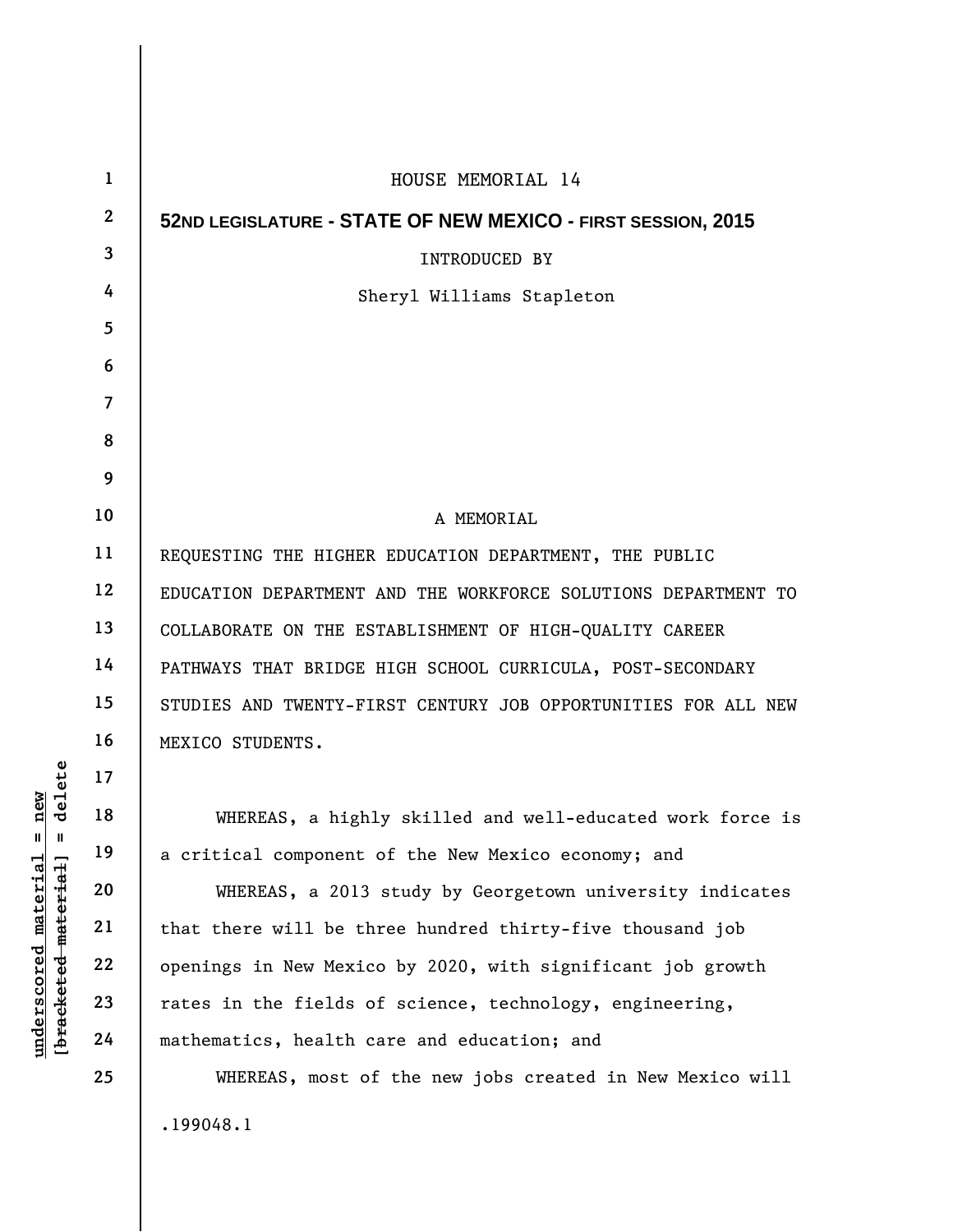**1 2**  require at least some post-secondary education and training, including industry certifications; and

WHEREAS, career and technical education programs with rigorous academic content tied to technical subject matter, internships and other cooperative work experiences, can help students obtain industry certificates and credentials necessary to meet New Mexico's work force needs; and

WHEREAS, the work force demands of the future could be met by preparing current secondary students through career and technical education programs that establish career pathways; and

WHEREAS, it is important to strengthen the connection between career and technical education programs and the state's work force demands; and

WHEREAS, a significant collaboration among private sector industries, higher education institutions, work force development agencies and public schools could help the state address its current and future work force demands; and

WHEREAS, clearly structured and coordinated pathways to advanced educational opportunities could assist students in developing expectations for occupational and salary outcomes as they progress through career pathways to greater levels of educational attainment and career advancement;

NOW, THEREFORE, BE IT RESOLVED BY THE HOUSE OF REPRESENTATIVES OF THE STATE OF NEW MEXICO that the higher .199048.1  $- 2 -$ 

 $\frac{1}{2}$  intereted material = delete **[bracketed material] = delete**  $underscored material = new$ **underscored material = new**

**3** 

**4** 

**5** 

**6** 

**7** 

**8** 

**9** 

**10** 

**11** 

**12** 

**13** 

**14** 

**15** 

**16** 

**17** 

**18** 

**19** 

**20** 

**21** 

**22** 

**23** 

**24** 

**25**